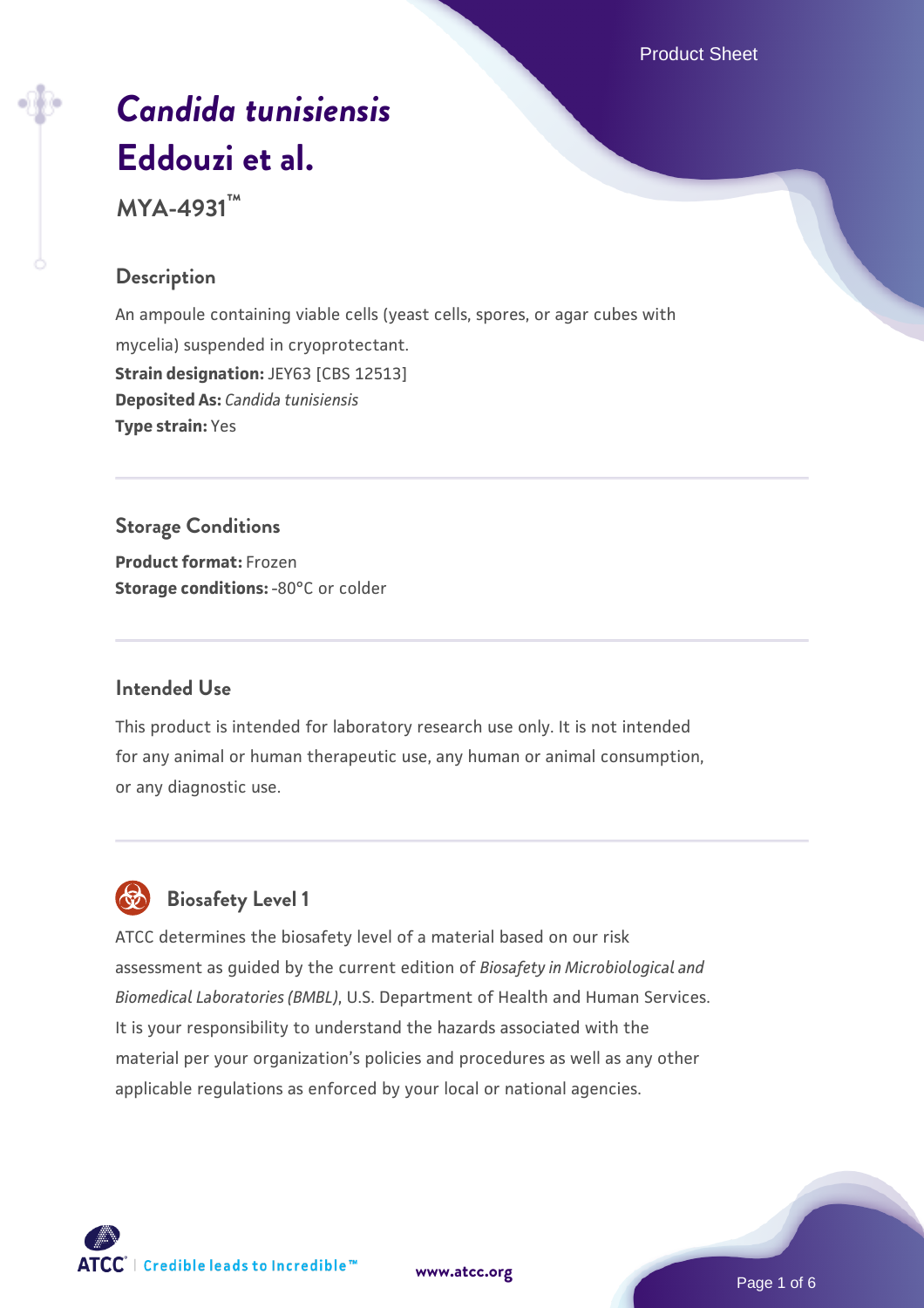ATCC highly recommends that appropriate personal protective equipment is always used when handling vials. For cultures that require storage in liquid nitrogen, it is important to note that some vials may leak when submersed in liquid nitrogen and will slowly fill with liquid nitrogen. Upon thawing, the conversion of the liquid nitrogen back to its gas phase may result in the vial exploding or blowing off its cap with dangerous force creating flying debris. Unless necessary, ATCC recommends that these cultures be stored in the vapor phase of liquid nitrogen rather than submersed in liquid nitrogen.

### **Certificate of Analysis**

For batch-specific test results, refer to the applicable certificate of analysis that can be found at www.atcc.org.

#### **Growth Conditions**

**Medium:**  [ATCC Medium 200: YM agar or YM broth](https://www.atcc.org/-/media/product-assets/documents/microbial-media-formulations/2/0/0/atcc-medium-200.pdf?rev=ac40fd74dc13433a809367b0b9da30fc) [ATCC Medium 28: Emmons' modification of Sabouraud's agar/broth](https://www.atcc.org/-/media/product-assets/documents/microbial-media-formulations/2/8/atcc-medium-28.pdf?rev=0da0c58cc2a343eeae735016b70809bb) [ATCC Medium 343: V8 juice agar](https://www.atcc.org/-/media/product-assets/documents/microbial-media-formulations/3/4/3/atcc-medium-0343.pdf?rev=fbf48fa24e664932828269db1822ab12) **Temperature:** 25-37°C **Atmosphere:** Aerobic

#### **Handling Procedures**

**Frozen ampoules** packed in dry ice should either be thawed immediately or stored in liquid nitrogen. If liquid nitrogen storage facilities are not available, frozen ampoules may be stored at or below -70°C for approximately one





**[www.atcc.org](http://www.atcc.org)**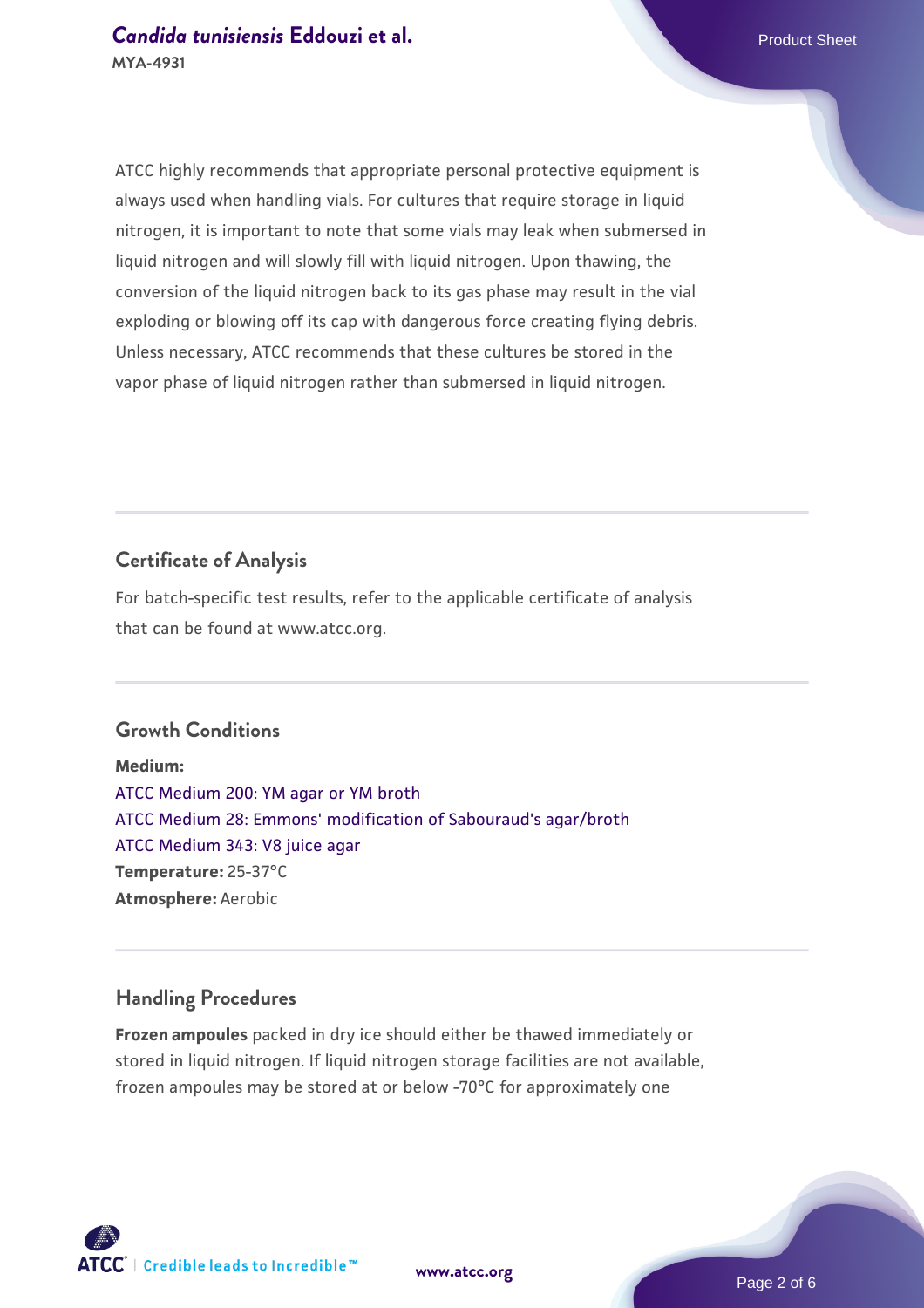#### **[Candida tunisiensis](https://www.atcc.org/products/mya-4931) [Eddouzi et al.](https://www.atcc.org/products/mya-4931)** Product Sheet

**MYA-4931**

week. **Do not under any circumstance store frozen ampoules at refrigerator freezer temperatures (generally -20°C).** Storage of frozen material at this temperature will result in the death of the culture.

- 1. To thaw a frozen ampoule, place in a **25°C to 30°C** water bath, until just thawed (**approximately 5 minutes**). Immerse the ampoule just sufficient to cover the frozen material. Do not agitate the ampoule.
- 2. Immediately after thawing, wipe down ampoule with 70% ethanol and aseptically transfer 50 µL (or any amount desired up to all) of the content onto a plate or broth with medium recommended.
- Incubate the inoculum/strain at the temperature and conditions 3. recommended.
- 4. Inspect for growth of the inoculum/strain regularly. The sign of viability is noticeable typically after 2-3 days of incubation. However, the time necessary for significant growth will vary from strain to strain.

**Morphology:** Colonies on YM agar after 4-5 days white, circular with mycelial border, rough with convex elevation. Yeast cells round to ovoid, single or in pairs and budding. Pseudohyhae present.

#### **Notes**

Clinical isolate.

Additional, updated information on this product may be available on the ATCC ® web site at www.atcc.org.

#### **Material Citation**

If use of this material results in a scientific publication, please cite the material in the following manner: *Candida tunisiensis* Eddouzi et al. (ATCC MYA-4931)

#### **References**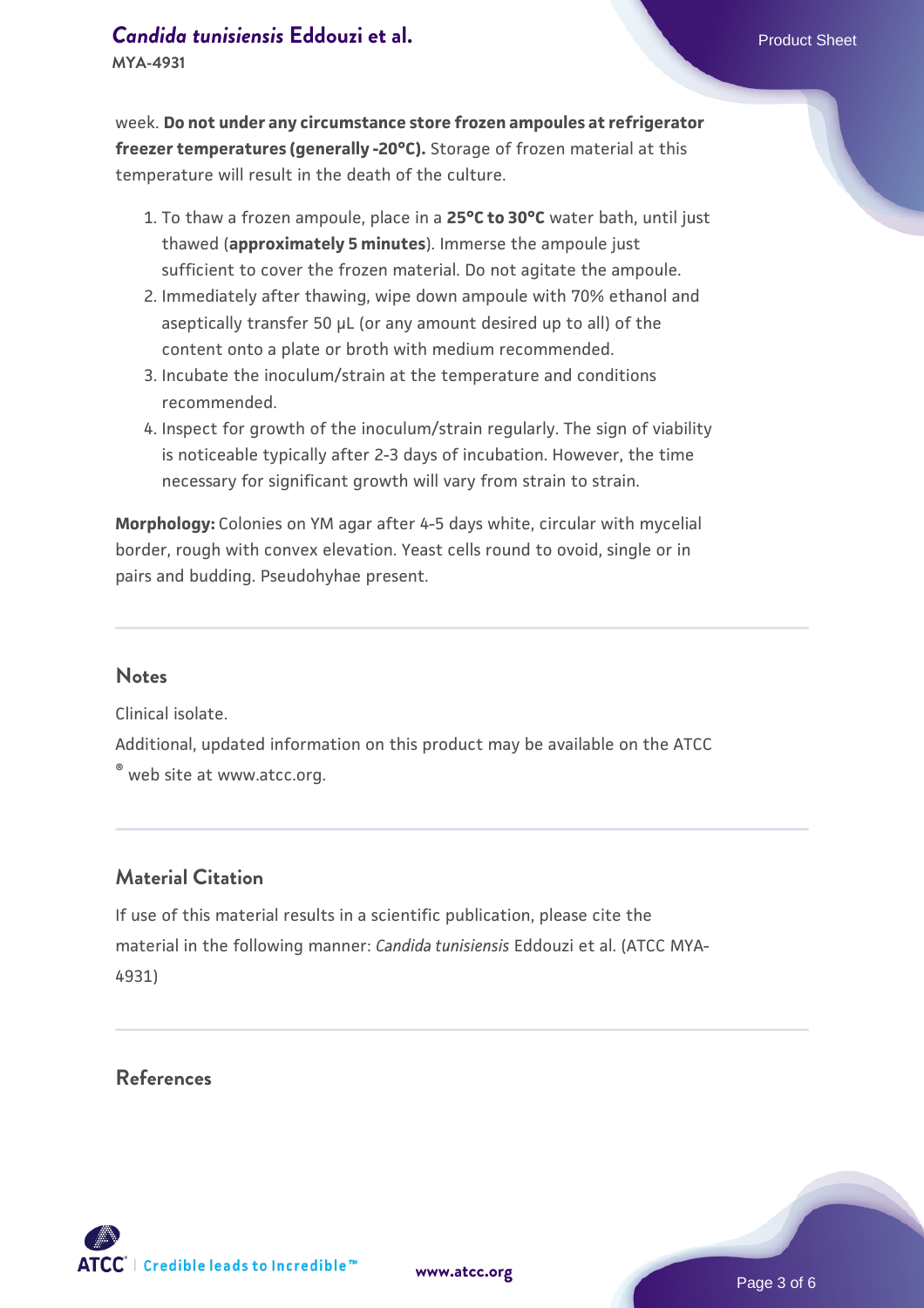#### **[Candida tunisiensis](https://www.atcc.org/products/mya-4931) [Eddouzi et al.](https://www.atcc.org/products/mya-4931)** Product Sheet **MYA-4931**

References and other information relating to this material are available at www.atcc.org.

#### **Warranty**

The product is provided 'AS IS' and the viability of ATCC® products is warranted for 30 days from the date of shipment, provided that the customer has stored and handled the product according to the information included on the product information sheet, website, and Certificate of Analysis. For living cultures, ATCC lists the media formulation and reagents that have been found to be effective for the product. While other unspecified media and reagents may also produce satisfactory results, a change in the ATCC and/or depositor-recommended protocols may affect the recovery, growth, and/or function of the product. If an alternative medium formulation or reagent is used, the ATCC warranty for viability is no longer valid. Except as expressly set forth herein, no other warranties of any kind are provided, express or implied, including, but not limited to, any implied warranties of merchantability, fitness for a particular purpose, manufacture according to cGMP standards, typicality, safety, accuracy, and/or noninfringement.

#### **Disclaimers**

This product is intended for laboratory research use only. It is not intended for any animal or human therapeutic use, any human or animal consumption, or any diagnostic use. Any proposed commercial use is prohibited without a license from ATCC.

While ATCC uses reasonable efforts to include accurate and up-to-date information on this product sheet, ATCC makes no warranties or representations as to its accuracy. Citations from scientific literature and patents are provided for informational purposes only. ATCC does not warrant

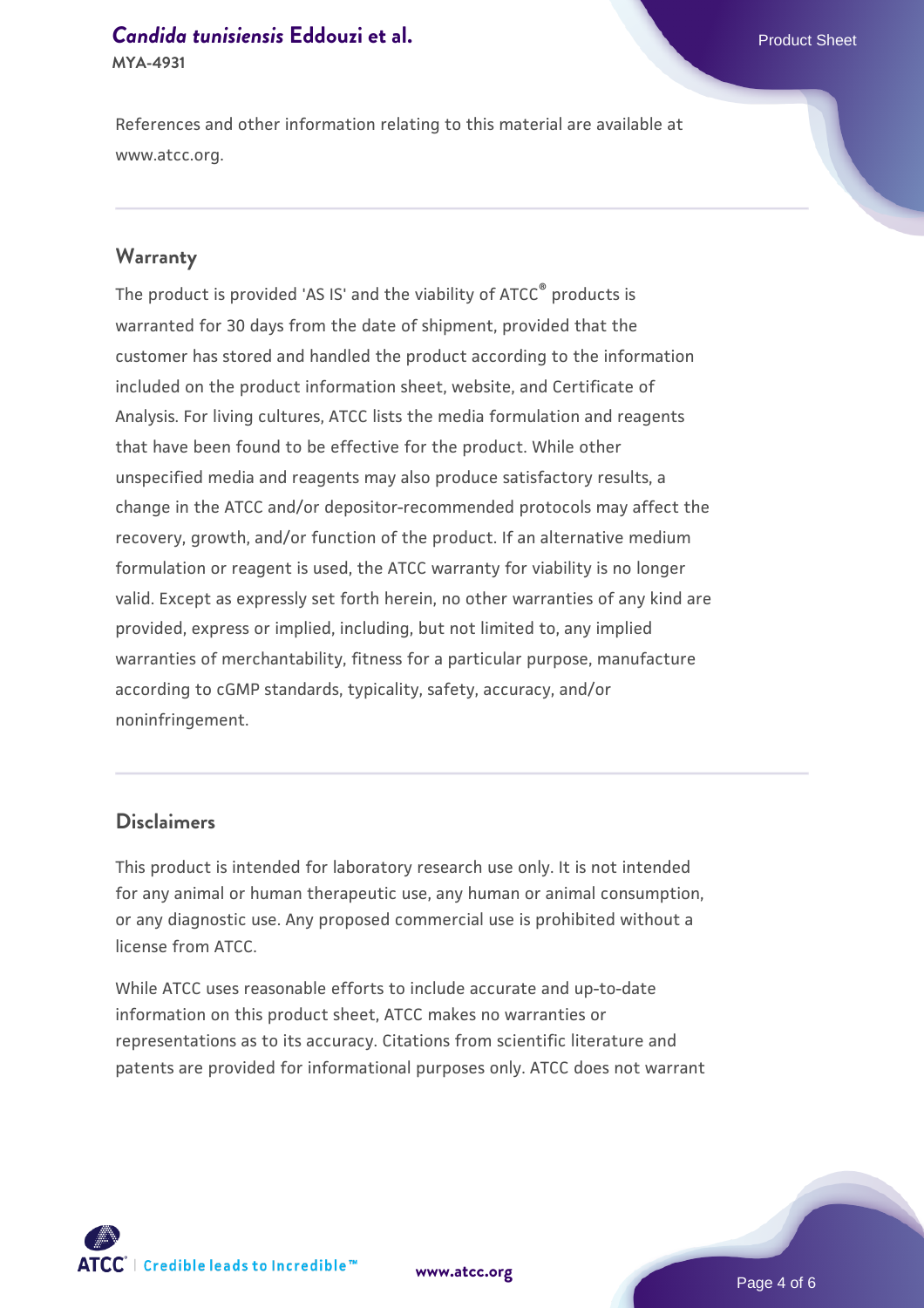# **[Candida tunisiensis](https://www.atcc.org/products/mya-4931) [Eddouzi et al.](https://www.atcc.org/products/mya-4931)** Product Sheet

**MYA-4931**

that such information has been confirmed to be accurate or complete and the customer bears the sole responsibility of confirming the accuracy and completeness of any such information.

This product is sent on the condition that the customer is responsible for and assumes all risk and responsibility in connection with the receipt, handling, storage, disposal, and use of the ATCC product including without limitation taking all appropriate safety and handling precautions to minimize health or environmental risk. As a condition of receiving the material, the customer agrees that any activity undertaken with the ATCC product and any progeny or modifications will be conducted in compliance with all applicable laws, regulations, and guidelines. This product is provided 'AS IS' with no representations or warranties whatsoever except as expressly set forth herein and in no event shall ATCC, its parents, subsidiaries, directors, officers, agents, employees, assigns, successors, and affiliates be liable for indirect, special, incidental, or consequential damages of any kind in connection with or arising out of the customer's use of the product. While reasonable effort is made to ensure authenticity and reliability of materials on deposit, ATCC is not liable for damages arising from the misidentification or misrepresentation of such materials.

Please see the material transfer agreement (MTA) for further details regarding the use of this product. The MTA is available at www.atcc.org.

### **Copyright and Trademark Information**

© ATCC 2021. All rights reserved. ATCC is a registered trademark of the American Type Culture Collection.

#### **Revision**

This information on this document was last updated on 2021-05-20

#### **Contact Information**



**[www.atcc.org](http://www.atcc.org)**